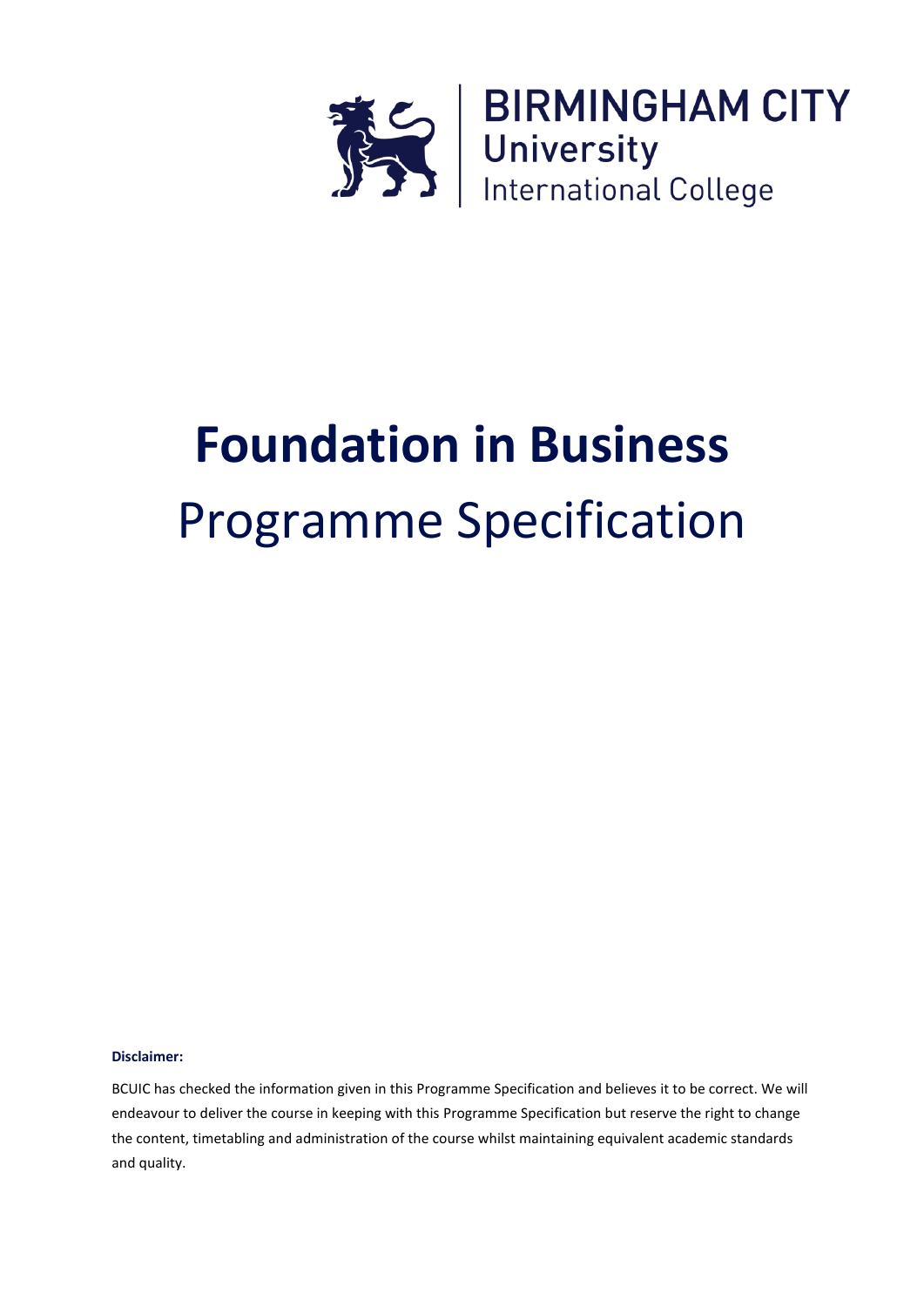# **Pathway Programme Information**

| <b>Pathway Type</b>                            | Undergraduate                                                                                                                                                                                     |                                |  |  |  |
|------------------------------------------------|---------------------------------------------------------------------------------------------------------------------------------------------------------------------------------------------------|--------------------------------|--|--|--|
| <b>Pathway Areas</b>                           | <b>Business</b>                                                                                                                                                                                   |                                |  |  |  |
| Pathways/s                                     | <b>Business - One Semester</b>                                                                                                                                                                    | <b>Business - Two Semester</b> |  |  |  |
| <b>NAVIGATE Code/s</b>                         | UFB1                                                                                                                                                                                              | <b>UFBU</b>                    |  |  |  |
| <b>Pathway Provision</b>                       | College: NQF Level/s: 3                                                                                                                                                                           |                                |  |  |  |
| <b>Title</b>                                   | <b>University Foundation in Business</b>                                                                                                                                                          |                                |  |  |  |
| <b>NQF (FHEQ)</b>                              | $\overline{3}$                                                                                                                                                                                    |                                |  |  |  |
| <b>Credit Points</b>                           | Two (2) Semester = 120/ One (1) Semester = 80                                                                                                                                                     |                                |  |  |  |
| <b>Duration of Study</b>                       | Two (2) semesters and One (1) Semester                                                                                                                                                            |                                |  |  |  |
| <b>Weeks of Study</b>                          | Two (2) Semester Twenty Six (26) weeks/One (1) Semester Thirteen (13)<br>weeks                                                                                                                    |                                |  |  |  |
| <b>Mode of Study</b>                           | Full-time                                                                                                                                                                                         |                                |  |  |  |
| <b>Mode of Delivery</b>                        | Face to Face                                                                                                                                                                                      |                                |  |  |  |
| <b>Notional Hours</b>                          | Two (2) Semester = 1,250 / One (1) Semester = 800                                                                                                                                                 |                                |  |  |  |
| <b>Contact Hours</b>                           | Two (2) Semester = 400 / One (1) Semester = 250                                                                                                                                                   |                                |  |  |  |
| <b>Self-directed Study Hours</b>               | Two (2) Semester = 850/ One (1) Semester = 550                                                                                                                                                    |                                |  |  |  |
| <b>Delivery Model</b>                          | <b>Standard Delivery Model (SDM)</b>                                                                                                                                                              |                                |  |  |  |
| <b>Teaching Institution</b>                    | Birmingham City University International College                                                                                                                                                  |                                |  |  |  |
| <b>Awarding Institution</b>                    | <b>Birmingham City University</b>                                                                                                                                                                 |                                |  |  |  |
| <b>Faculty</b>                                 | Business, Law and Social Science (BLSS)                                                                                                                                                           |                                |  |  |  |
| <b>Teaching Location</b><br>(Campus)           | BCUIC, 15 Bartholomew Row, Birmingham B5 5JU                                                                                                                                                      |                                |  |  |  |
| 2-semester intakes                             | September, May and January                                                                                                                                                                        |                                |  |  |  |
| 1-semester intakes                             | September, May and January                                                                                                                                                                        |                                |  |  |  |
| <b>Subject Benchmarks</b><br><b>Statements</b> | QAA: QAA: Accounting 167 02/07 para. 4.1; Business Management 165<br>02/07 para. 3.1 ff.; Computing 170 03/07 para. 3 ff. (indirect); Economics<br>145 01/07 para. 3.2; MSOR 212 12/07 para 3 ff. |                                |  |  |  |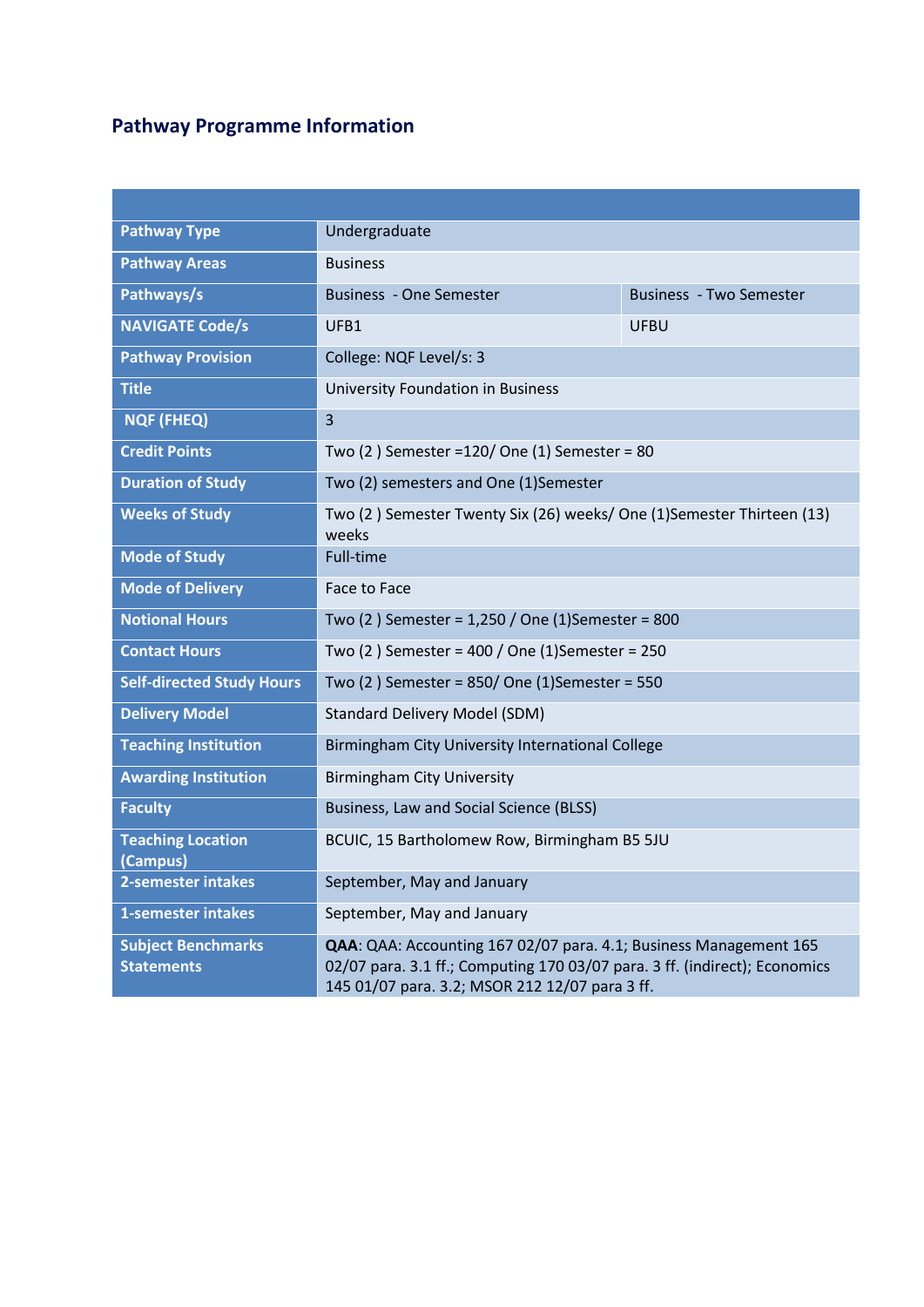## **Stage(s) of Study**



### **Articulation Programmes**

| <b>Awards by</b><br><b>Pathway</b> | <b>Degree awards</b>                                       | <b>NQF Award</b><br><b>Level</b> |
|------------------------------------|------------------------------------------------------------|----------------------------------|
| Accountancy<br>and Finance         | BSc (Hons) Accounting with Business                        | 6                                |
|                                    | BSc (Hons) Accounting and Finance                          | 6                                |
| <b>Economics and</b>               | <b>BSc (Hons) Economics</b>                                | 6                                |
| <b>Finance</b>                     | <b>BA (Hons) Business Economics</b>                        | 6                                |
|                                    | <b>BSc (Hons) Financial Economics</b>                      | 6                                |
| <b>Business</b>                    | <b>BA (Hons) Business</b>                                  | 6                                |
|                                    | BA (Hons) Business with Marketing                          | 6                                |
| <b>Business</b>                    | BA (Hons) Business Management                              | 6                                |
| <b>Management</b>                  | BA (Hons) Business Management with Supply Chain Management | 6                                |
|                                    | BA (Hons) Business Management with Enterprise              | 6                                |
|                                    | BA (Hons) Human Resource Management                        | 6                                |
|                                    | BA (Hons) Global Sport Management                          | 6                                |
|                                    | BA (Hons) Event, Venue and Experience Management           | 6                                |
| <b>Marketing</b>                   | BA (Hons) Marketing with Advertising & Public Relations    | 6                                |
|                                    | BA (Hons) Marketing with Commercial Management             | 6                                |
|                                    | BA (Hons) Marketing with Digital Communication             | 6                                |
|                                    | BA (Hons) Marketing with Consumer Psychology               | 6                                |
|                                    | <b>BA (Hons) Marketing</b>                                 | 6                                |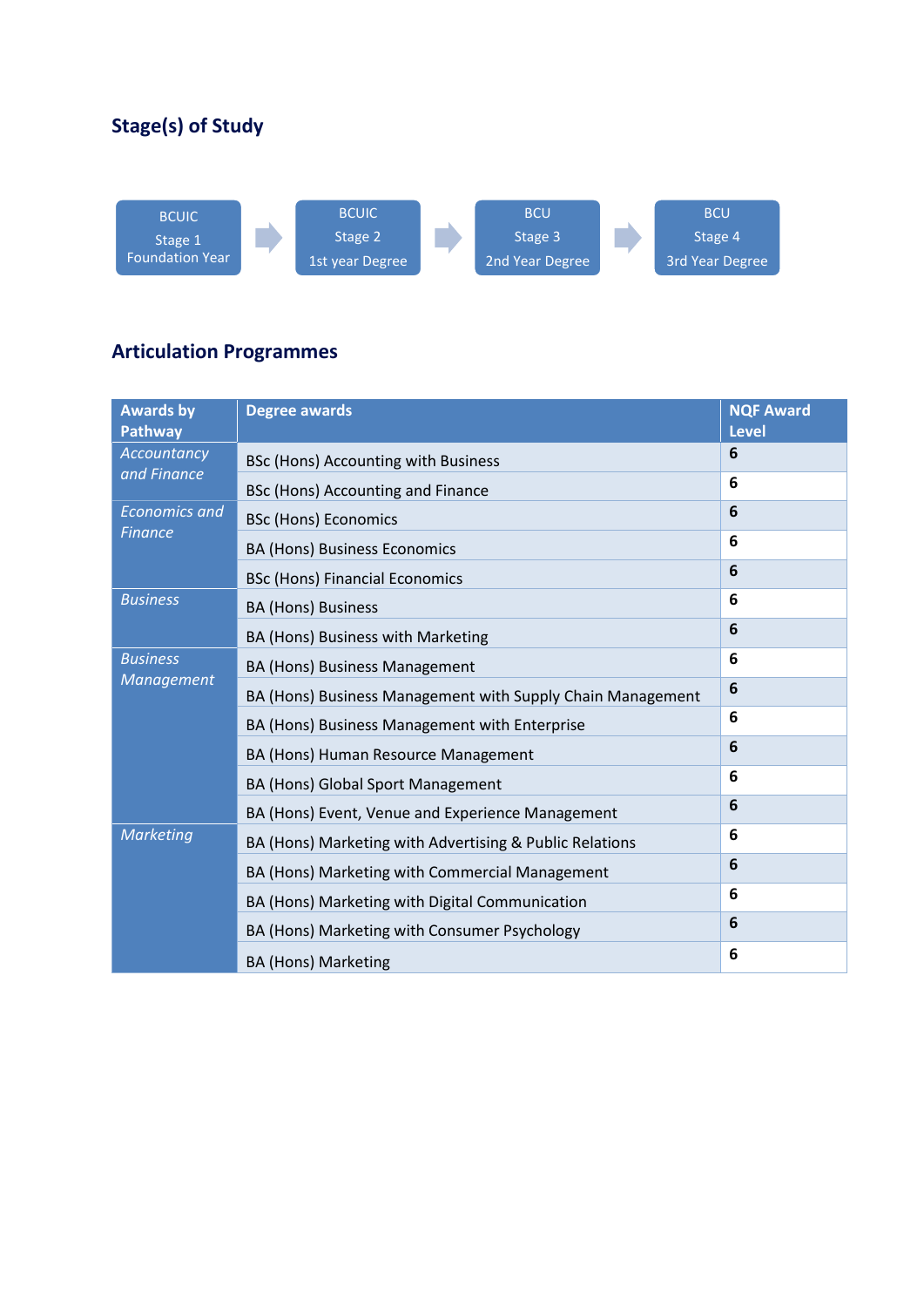## **Foundation in Business (Two Semesters)**

| <b>Foundation in Business</b>          |                |                                 |               |      |      |                   |
|----------------------------------------|----------------|---------------------------------|---------------|------|------|-------------------|
| <b>Core Modules</b>                    |                |                                 |               |      |      |                   |
| <b>Contact</b>                         | College        | <b>Module Name</b>              |               | Pass |      |                   |
| Hrs/Week                               | <b>Module</b>  |                                 | <b>Credit</b> | Mark | Exam | <b>Coursework</b> |
|                                        | Code           |                                 | <b>Points</b> | %    | %    | %                 |
| <b>Semester 1</b>                      |                |                                 |               |      |      |                   |
| 4                                      | <b>ILS001</b>  | Interactive Learning Skills and | 15            | 50   | 30   | 70                |
|                                        |                | Communication 1                 |               |      |      |                   |
| 4                                      | <b>BUS101</b>  | <b>Business Studies</b>         | 15            | 40   | 50   | 50                |
| 4                                      | <b>HUM102</b>  | <b>Critical Thinking</b>        | 10            | 40   | 50   | 50                |
| 4                                      | <b>HUM103</b>  | <b>Composition and Style</b>    | 20            | 40   | 50   | 50                |
| <b>Semester 2</b>                      |                |                                 |               |      |      |                   |
| 4                                      | <b>Bus 102</b> | Accounting                      | 15            | 40   | 50   | 40                |
| 4                                      | <b>BUS106</b>  | <b>Business Mathematics</b>     | 15            | 40   | 100  |                   |
| 4                                      | <b>TEE103</b>  | <b>ICT Skills</b>               | 15            | 40   | 60   | 40                |
| 4                                      | <b>Bus 103</b> | Globalisation                   | 15            | 40   | 60   | 40                |
| <b>Undergraduate Stage 1: Business</b> |                | 120 credit points               |               |      |      |                   |

# **Foundation in Business (One Semester)**

| <b>Foundation in Business</b>          |                                  |                                 |                                |                          |           |                     |  |
|----------------------------------------|----------------------------------|---------------------------------|--------------------------------|--------------------------|-----------|---------------------|--|
| <b>Core Modules</b>                    |                                  |                                 |                                |                          |           |                     |  |
| <b>Contact</b><br>Hrs/Week             | College<br><b>Module</b><br>Code | <b>Module Name</b>              | <b>Credit</b><br><b>Points</b> | <b>Pass</b><br>Mark<br>% | Exam<br>% | Coursewor<br>k<br>% |  |
| <b>Semester 1</b>                      |                                  |                                 |                                |                          |           |                     |  |
| 4                                      | <b>ILS001</b>                    | Interactive Learning Skills and | 15                             | 50                       | 30        | 70                  |  |
|                                        |                                  | Communication 1                 |                                |                          |           |                     |  |
| 4                                      | <b>BUS101</b>                    | <b>Business Studies</b>         | 15                             | 40                       | 50        | 50                  |  |
| 4                                      | <b>BUS102</b>                    | Accounting                      | 15                             | 40                       | 60        | 40                  |  |
| 4                                      | <b>HUM10</b>                     | Composition and Style           | 20                             | 40                       | 50        | 50                  |  |
|                                        | 3                                |                                 |                                |                          |           |                     |  |
| 4                                      | <b>BUS106</b>                    | <b>Business Mathematics</b>     | 15                             | 40                       | 100       | $\overline{a}$      |  |
| <b>Undergraduate Stage 1: Business</b> |                                  | 80 credit points                |                                |                          |           |                     |  |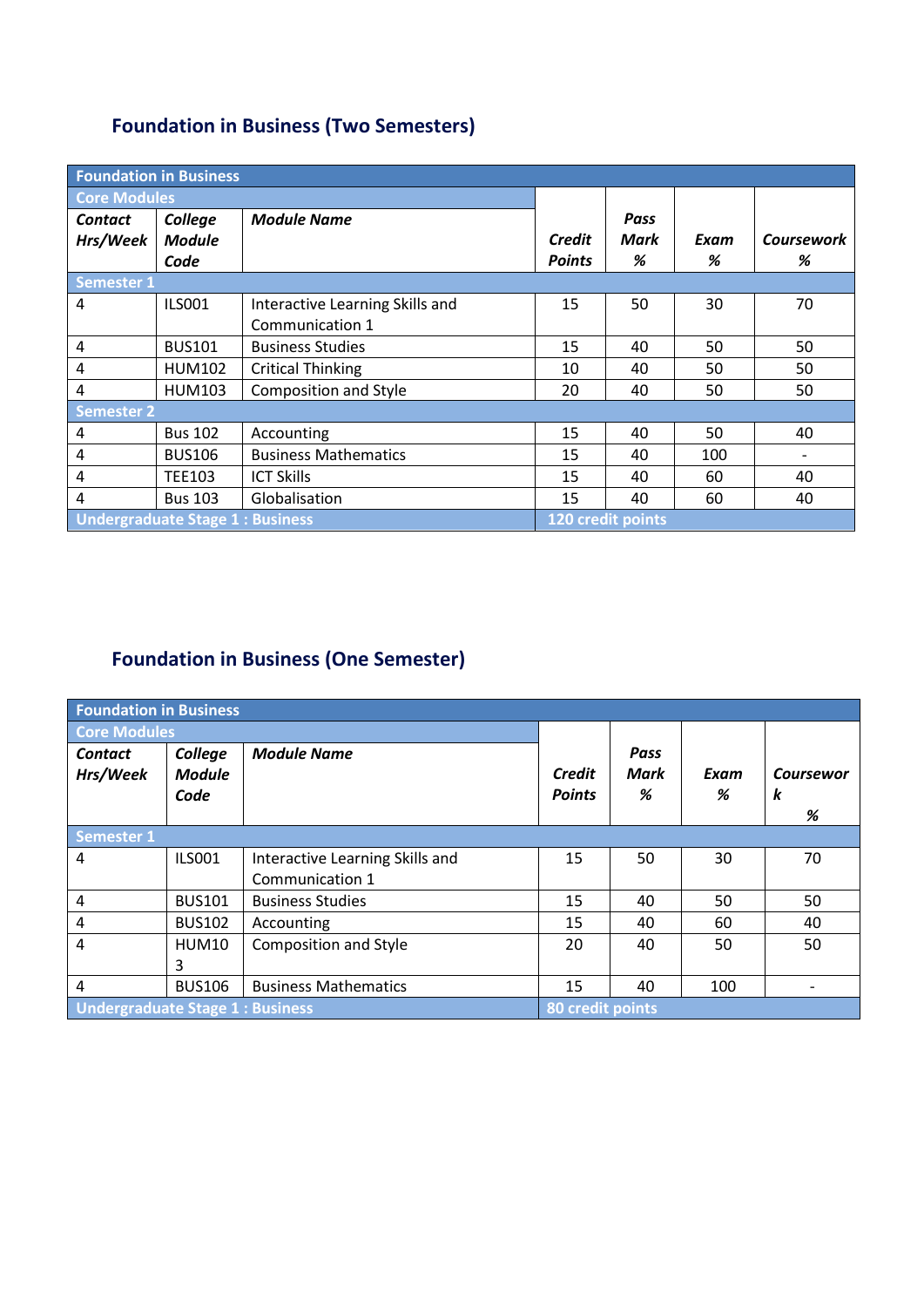#### **Strategic Rationale for the Programme**

The partnership between Birmingham City University International College (BCUIC) and Birmingham City University (BCU) facilitates the acquisition of Select level degree by international students who, because of their previous educational experience, are not normally able to gain direct access to the University's degree schemes. The programme has therefore been developed to satisfy important pedagogical issues:

- 1. To ensure that international students have a dedicated period of time, in a familial and safe setting, to adjust to and acquire the skills to prepare for further studies within a western learning environment.
- 2. To satisfy the University's quality protocols, which in turn are directed by the QAA Subject Benchmark requirements, for articulation purpose.
- 3. Facilitate access to a programme leading to a University degree award.
- 4. Protect the entry tariff of the University to its degree schemes and ensure that the University does not need to lower its entry tariff in order to increase its international student population.
- 5. Widen access and participation in higher education in line with the University's internationalisation agenda.
- 6. Commit to the provision of best practice customer service and student experience for international students and thus add value to the University's award-winning student lifestyle.
- 7. Support the integrity of the University's QAA commitment by adopting and adapting the University's quality regime to form the basis of a robust, quality driven academic provision and administrative systems and processes.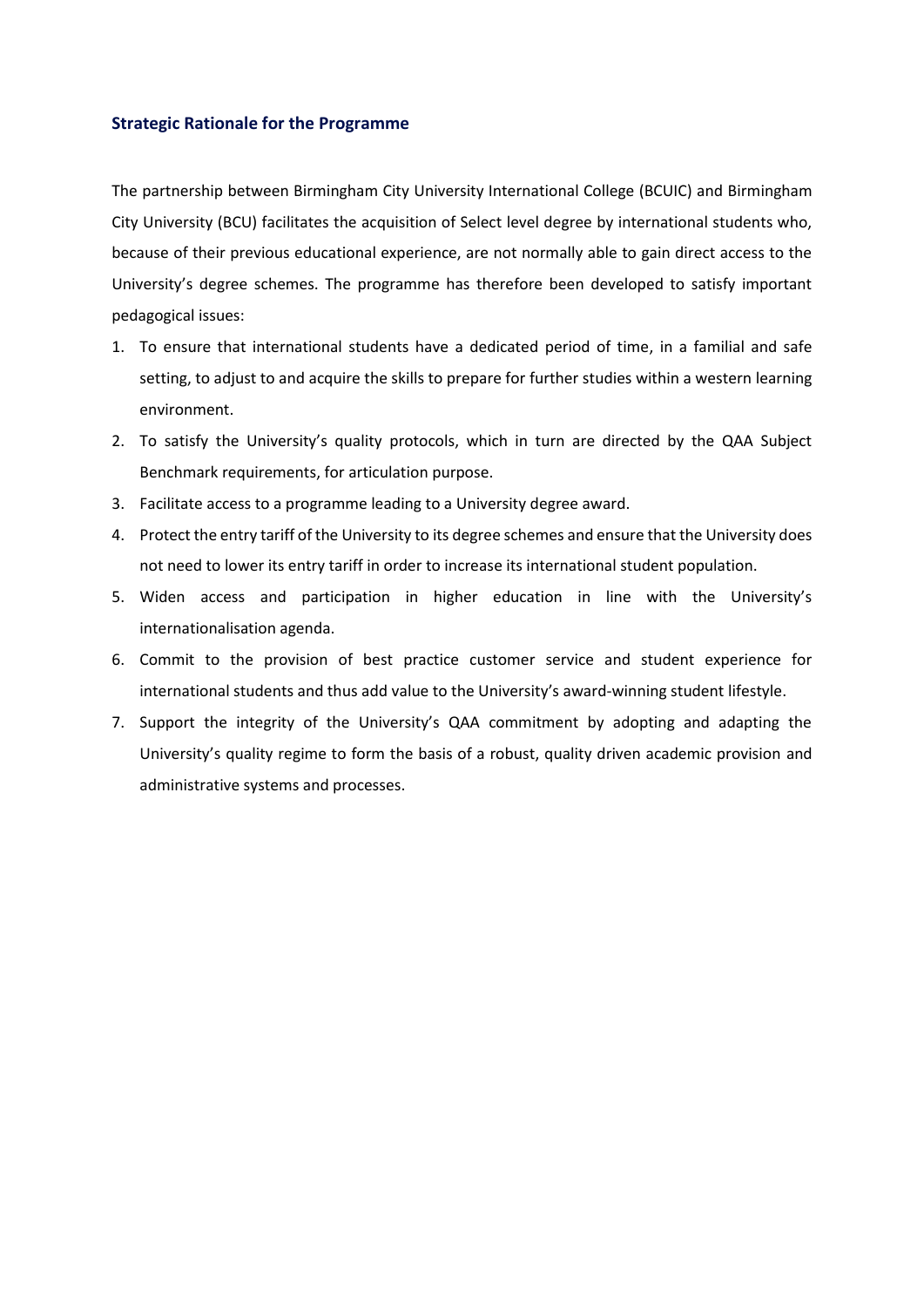#### **Educational Aims**

The programme, Foundation in Business, has been devised in accordance with Navitas UK general educational aims along with those formulated for the College, see Quality Manual, and the nominated outcomes desired by Birmingham City University, Birmingham City Business School, to impart a high quality of education in the disciplines required.

The educational aims of the programme are to:

- 1. Prepare students, who would not normally be considered qualified, to an appropriate standard for entry into the BCUIC First Year degree in Business at NQF Level 4.
- 2. To endow each individual with an educational pathway that augments opportunities for professional employment and development in the business sector at both a national and international level.
- 3. Develop in students a fundamental knowledge and understanding that can demonstrate an understanding of the economic, political, legal and cultural factors in the global economy so as to support their transfer into the BCUIC First Year Degree in Business and Social Sciences at NQF Level 4 and on successful completion therein to the Birmingham City University prescribed degree schemes.
- 4. Develop in students an appreciation and desire to learn based on competent intellectual and practical skills building to a set of transferable skills that will support them in all aspects of their onward academic studies/careers and assist informed decision-making.
- 5. Ensure that students have attained the prescribed level of inter-disciplinary language competence described as Level B2 'Independent User' by the Council of Europe, see Common European Framework of Reference for languages: Learning, teaching assessment 2001, Council of Europe, CUP, Cambridge, p. 24, Table 1. Common Reference Levels: global scale.
- 6. Ensure that graduates have attained the prescribed level of inter-disciplinary language competence to a minimum pass mark of 60% in the ACL accredited module Interactive Learning Skills and Communication, and therein a minimum 6.0 IELTS equivalent.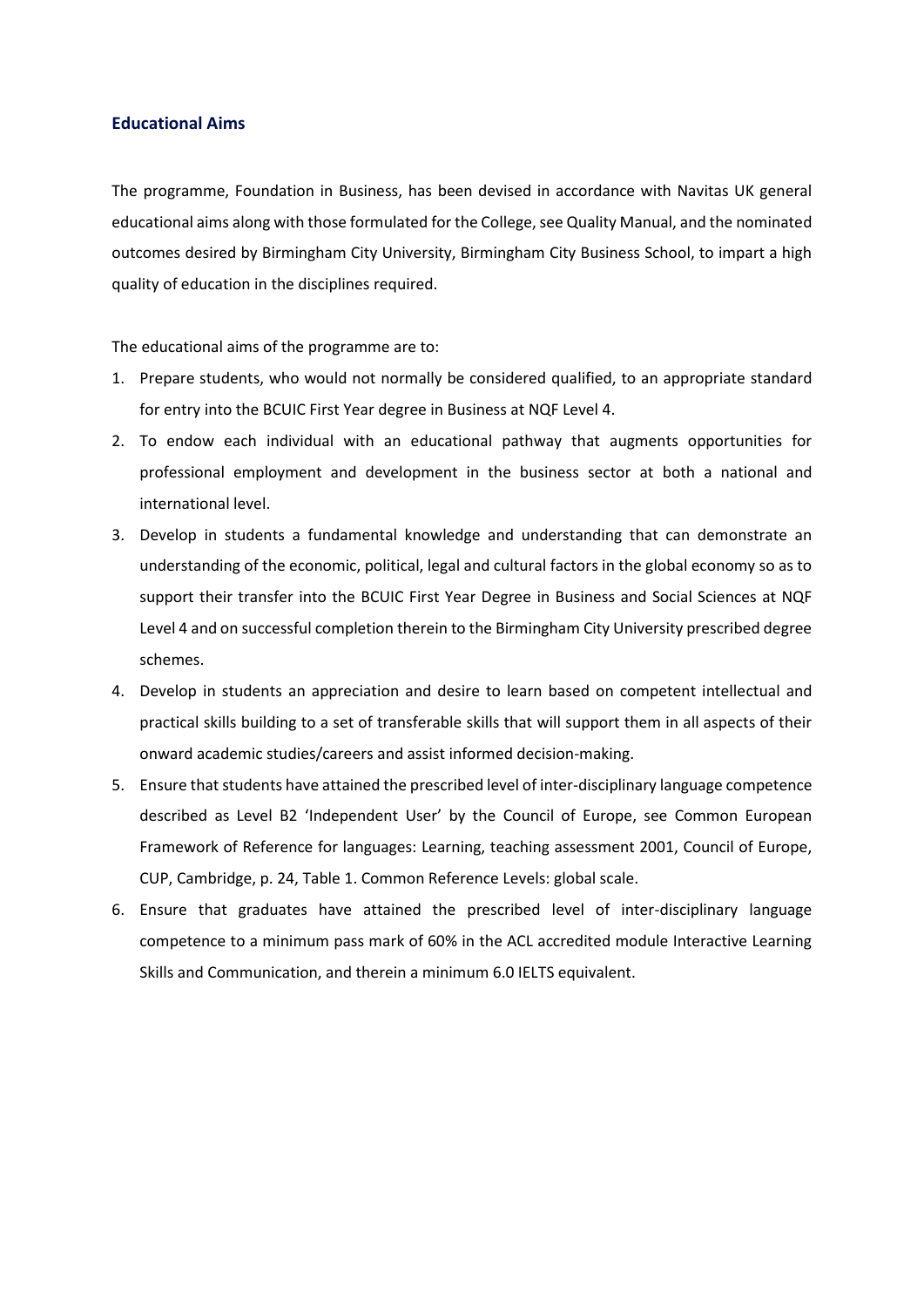#### **Intended Learning Outcomes**

Generic: All modules have a set of Learning Outcomes (LOs) attached to them; see relevant Definitive Module Documents (DMDs). These provide a basic set of core transferable skills that can be employed as a basis to further study and life-long learning. They are delivered using an interdisciplinary and progressive approach underpinned by the relevant module, to build these core skills within the context of subject-specific learning. Incorporated in these core skills are the key themes of relationship-management, time-management, professional communication, technological and numerical understanding and competency. For full details, see the programme Moodle site ([https://moodle.bcuic.navitas.com/course/management.php\)](https://moodle.bcuic.navitas.com/course/management.php)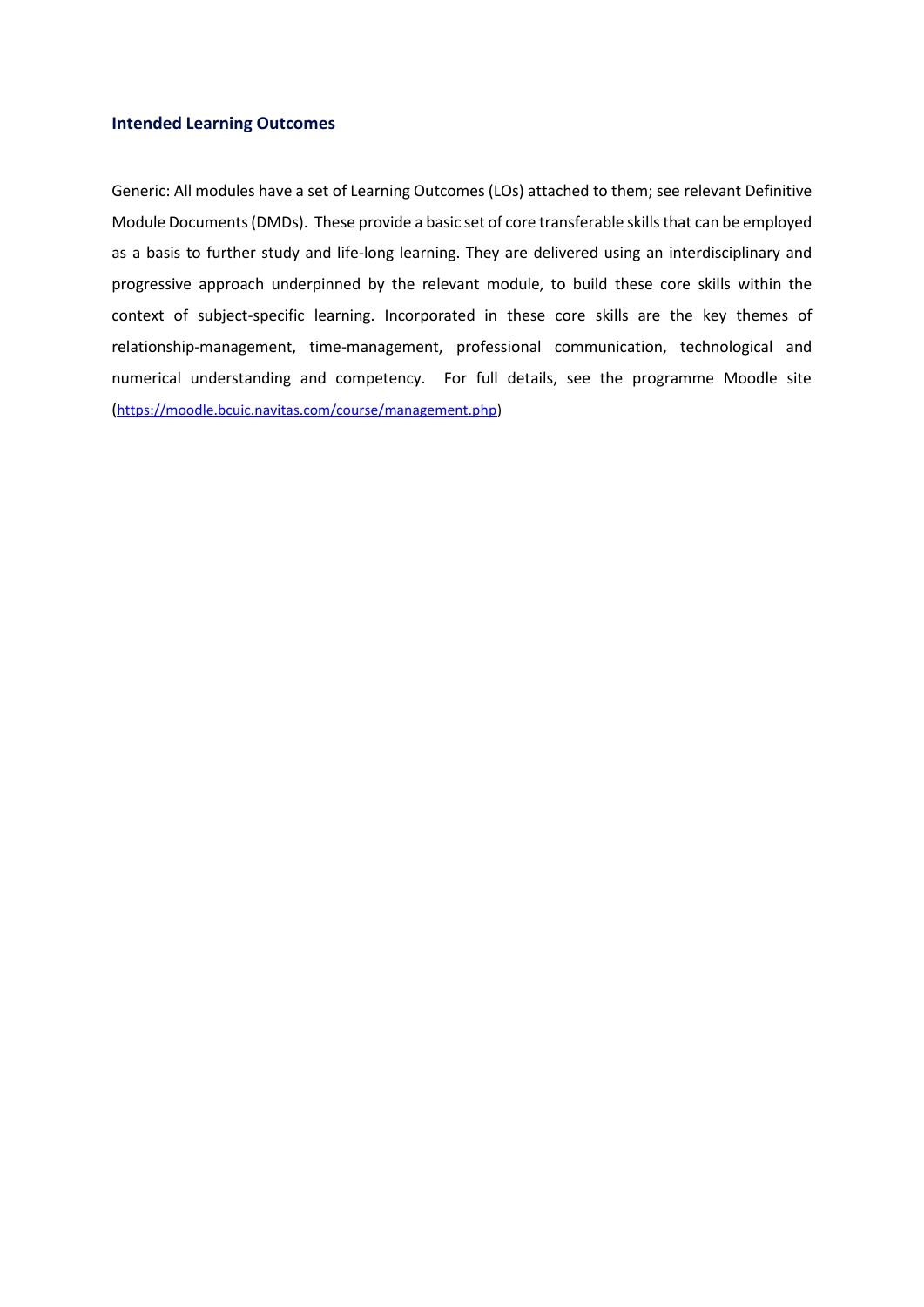#### **Learning and Teaching Strategy**

BCUIC Learning and Teaching Strategy is informed by a variety of stakeholders including students. To be a values-driven partner to BCU representing an academically excellent community of learning informed by the Navitas ethos. Our students have diverse starting points and therefore our core philosophy is that we will engage with them as partners and together provide an education that will maximise their chances of achieving excellent outcomes.

The Strategy therefore encompasses pedagogy and provision, curriculum, delivery, e-learning, student affairs, professional development, reporting, monitoring and review, quality and standards The Strategy is reflective of both current and informed good practice alongside future aspirations, aims and objectives. Keeping the Strategy current, and therefore relevant, is essential to the achievement of the desired long-term aims for BCUIC students.

The aim of the BCUIC's Learning and Teaching Board is to ensure openness and transparency in all matters concerning the student learning experience and academic performance standards. The Learning and Teaching Board is responsible to Navitas Learning and Teaching Committee for reporting on the maintenance, development and enhancement of high academic standards and an excellent taught student learning experience.

The acquisition of learning outcomes is via a combination of small group lectures, small group-based tutorial coursework (oral and written presentation) and individual coursework (oral and written presentation) and summative examination. Application of the central programme themes throughout all core modules of the stage of study via examples and topics for assessment regimes. Additional support is provided through the provision of small peer-led tutorial group work; the addition of individual tutorial support; BCUIC module specific subject specialists delivering modules; guest speakers (industry/topic specific); monitoring and appraisal by BCUIC academic management as well as Navitas Ltd (UK) management.

Students are encouraged throughout the stage of study to undertake independent study both to supplement and consolidate what is being taught/learnt and to broaden their individual knowledge and understanding of the subject. This can be through the use of the University's library and IT facilities for self-directed study and to use their private IT facilities where possible.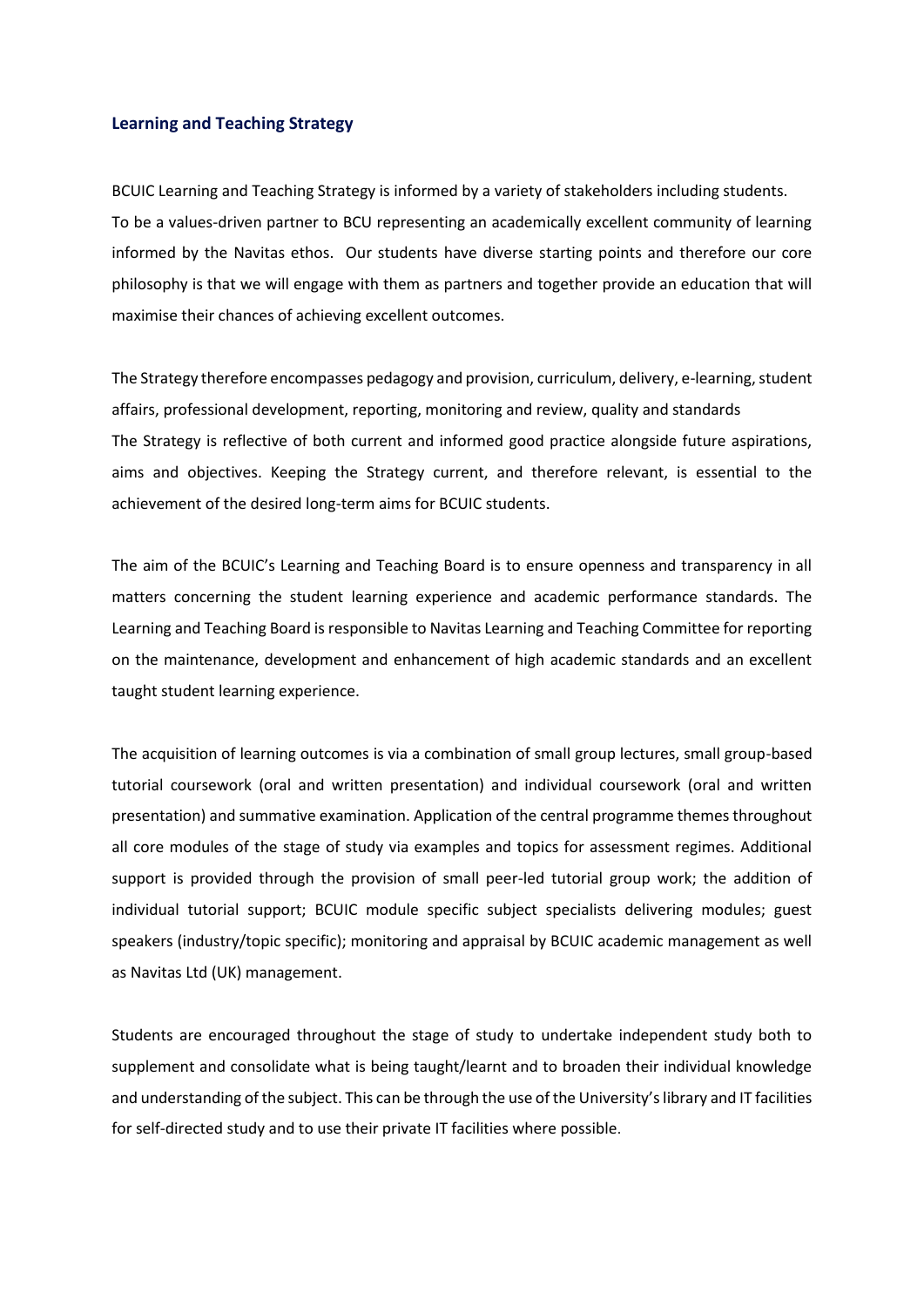#### **Assessment Strategy**

All assessments for core units on this programme are considered to provide opportunities for students to demonstrate knowledge and understanding of the subject matter relating to the degree programme. Some assessments lend themselves more readily to the development and demonstration of cognitive skills. Others provide evidence of practical, professional and subject specific skills.

Most assessments will provide opportunities for students to demonstrate the achievement of transferable and key skills. Assessments include a combination of summative (closed-book) examinations and summative coursework along with written assignments and in-course assessments, computer-based coursework, project reports and presentations that test all analytical skills and require the application of taught methodology to solve queries across a range of subject areas. This indicates an ability to effectively manage a complex and flexible timetable, combining a variety of delivery and assessment modes, some of which are conflicting in submission and style (oral/written and individual/small group, to demonstrate effective organisation, self-reliance and timemanagement skills. Integrated themes used across the continuous assessment framework for the stage of study allow the testing of robust capability skills in a number of environments.

#### **Course Structure, Moderation, Progression and Award Requirements**

This programme is delivered across one and two semester full-time. Both the delivery and assessment of the programme is in English. The mode of delivery is standard delivery mode.

A subject specialist within the College moderates a ten percent sample of each assessment. Link tutors from the Birmingham University and University appointed external examiners are invited to review these samples.

Each module offered on the programme has a minimum overall pass mark. Please refer to definitive Module Guide (DMD). The College's Policy and Regulation (CPR) 9 explains all our assessment regulations for further details on the assessment regulations and failing to progress. [\(https://12b2eab6ac2abf102db7-](https://12b2eab6ac2abf102db7-69217b01da80406f811f173b9935de20.ssl.cf6.rackcdn.com/BCUIC_Assessment_update.pdf)

[69217b01da80406f811f173b9935de20.ssl.cf6.rackcdn.com/BCUIC\\_Assessment\\_update.pdf\)](https://12b2eab6ac2abf102db7-69217b01da80406f811f173b9935de20.ssl.cf6.rackcdn.com/BCUIC_Assessment_update.pdf)